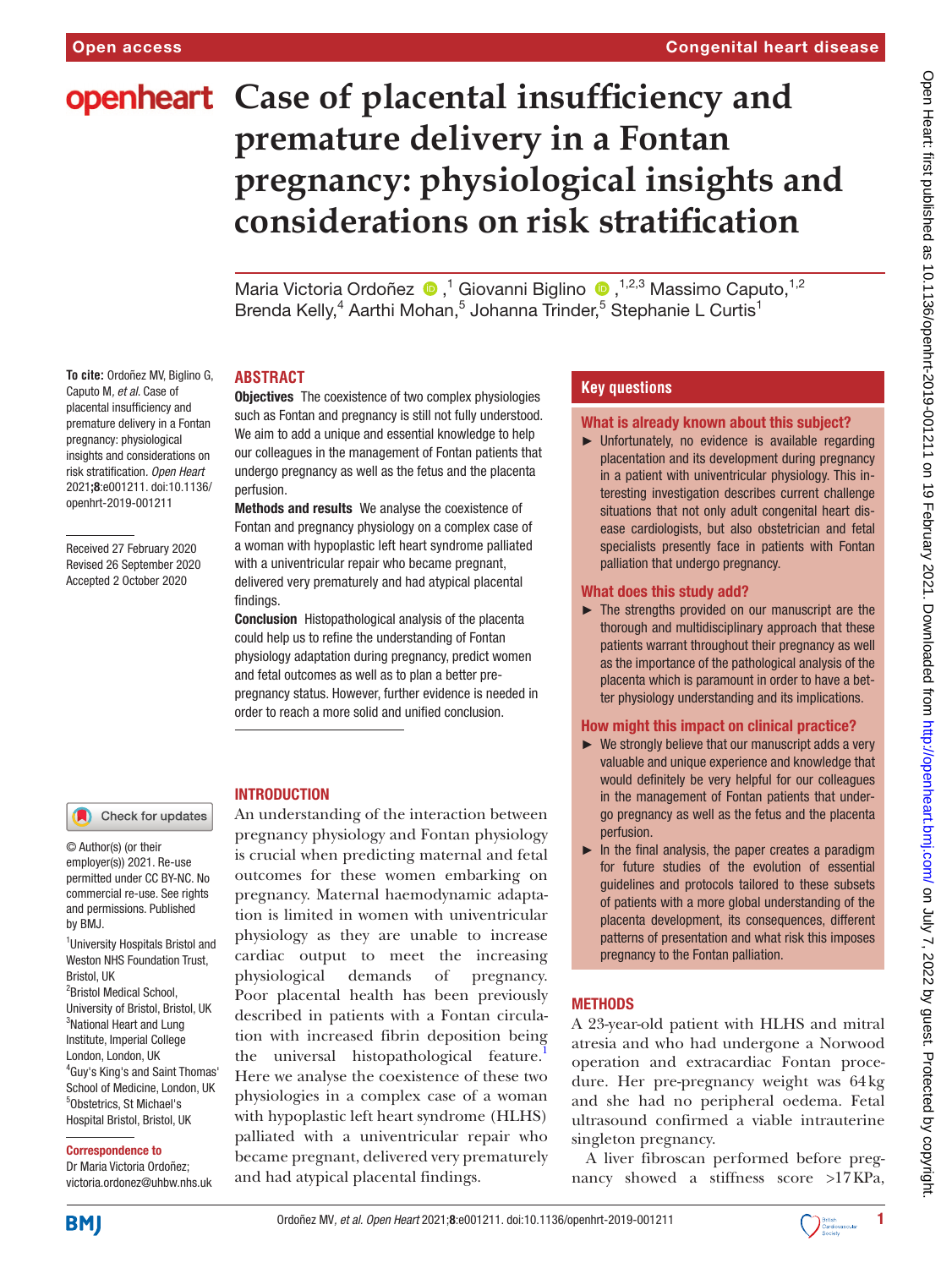## Open Heart

indicating Fontan-related hepatic congestion. She also had a raised alanine aminotransferase of 125U/L. She was taking warfarin, as is our practice in all Fontan patients, and this was changed to full anticoagulation dose low molecular weight heparin.

An echocardiogram performed prior to pregnancy showed normal single right ventricular (RV) function with a tissue Doppler imaging peak systolic wave (TDI S' wave) of 9 cm/s at the base of the anterior RV wall, tricuspid annular plane septal excursion (TAPSE) of 1.9cm and low velocity venous flow. There was mild atrioventricular (AV) valve regurgitation and no outflow tract obstruction.

Cardiac MRI (CMRI) pre-pregnancy showed mildly impaired single ventricular (RV) function (ejection fraction 43%), an unobstructed Fontan circuit and mild AV valve regurgitation (regurgitant fraction 3%). In addition, the pulmonary arteries were slightly hypoplastic with the left being moreso than the right. Ostial left pulmonary artery (LPA) was 8mm and mid-vessel 9mm, compared with a mid-right pulmonary artery measurement of 13mm. Pulmonary perfusion was normal and there were no signs of flow acceleration at rest.

Routine cardiac catheterisation 4years prior to pregnancy showed unobstructed Fontan pathways with no pressure gradients but anatomically mild proximal LPA narrowing measuring 8×9mm compared with 12×10mm distally. Fontan pressure was 12mm Hg. End-diastolic pressure was not measured at that time.

#### RESULTS

The patient was first seen in the multidisciplinary obstetric cardiac clinic at 6weeks' gestation. This was her first pregnancy.

At that time, she was asymptomatic from a cardiovascular point of view, with an unremarkable clinical examination: blood pressure (BP) was 110/60mm Hg, heart rate 70 beats/min, oxygen saturations 96% on air, single S1 and S2, and a pansystolic murmur loudest at the left sternal edge.

During pregnancy, she was seen regularly every 3weeks at our tertiary centre high-risk cardiac antenatal clinic. She continued to be well, with oxygen saturations 94%–96%and BP 110/60–119/75mm Hg. No clinical or electrocardiographic signs of abnormal rhythms were noted, nor any symptoms of heart failure.

With relation to fetal well-being, she experienced a selflimiting episode of fresh vaginal bleeding at 12 weeks. A pregnancy scan at 15 weeks' gestation showed a large intrauterine haematoma/area of haemorrhage, measuring 59×55×22 mm just superior to the cervix. Fetal growth was normal. After discussion with the woman regarding risks and benefits, a decision was made to continue with full-dose low molecular weight heparin.

At 19, 21 and 24 weeks' gestation, further fetal ultrasound was performed [\(figure](#page-1-0) 1). The placenta had an abnormal appearance with sonographic features to



<span id="page-1-0"></span>Figure 1 Fetal ultrasound images at week 19 (A) and 21 (B). (A) 2D image showing a dysplastic and enlarged placenta with possible fetal growth restriction. (B) Colour image showing placental perfusion.

suggest areas of placental infarction. Although fetal growth and umbilical artery Dopplers remained normal, she was counselled by a fetal medicine specialist that such appearances were associated with a high risk of, not only fetal growth restriction, but also an acute placental event such as a placental abruption and possible in utero fetal demise. The maternal echocardiogram at that time showed no changes in the function of the single ventricle (TAPSE 17mm and basal anterior RV TDI S' wave 8 cm/s) without progression of AV valve regurgitation but a mild stenosis at the ostium of the LPA, which had not previously been seen on echo, though noted on CMRI. Flow in the Fontan circuit was appropriately low velocity.

At week 25, she experienced spontaneous rupture of membranes. She presented to hospital 6hours later in advanced labour and spontaneously delivered a female infant weighing 700g (25th centile) who was transferred to the neonatal intensive care unit. The baby died at 6days of age due to necrotising enterocolitis and extreme prematurity.

This mother remained, apart from transient 20–30min of dyspnoea shortly after delivery, cardiovascularly well during labour, delivery and the postnatal period with no clinical signs or symptoms of infection.

She was discharged on postnatal day 6 with normal BP (115/67mm Hg), no postpartum complications and no cardiovascular symptoms. An echocardiogram performed on postnatal day 13 revealed progression of the AV valve regurgitation to a moderate level, with stable single ventricular function, normal Fontan flow and less high velocity flow at the ostium of the LPA. The latter feature was interpreted as normal in the context of highvolume load during pregnancy and post partum.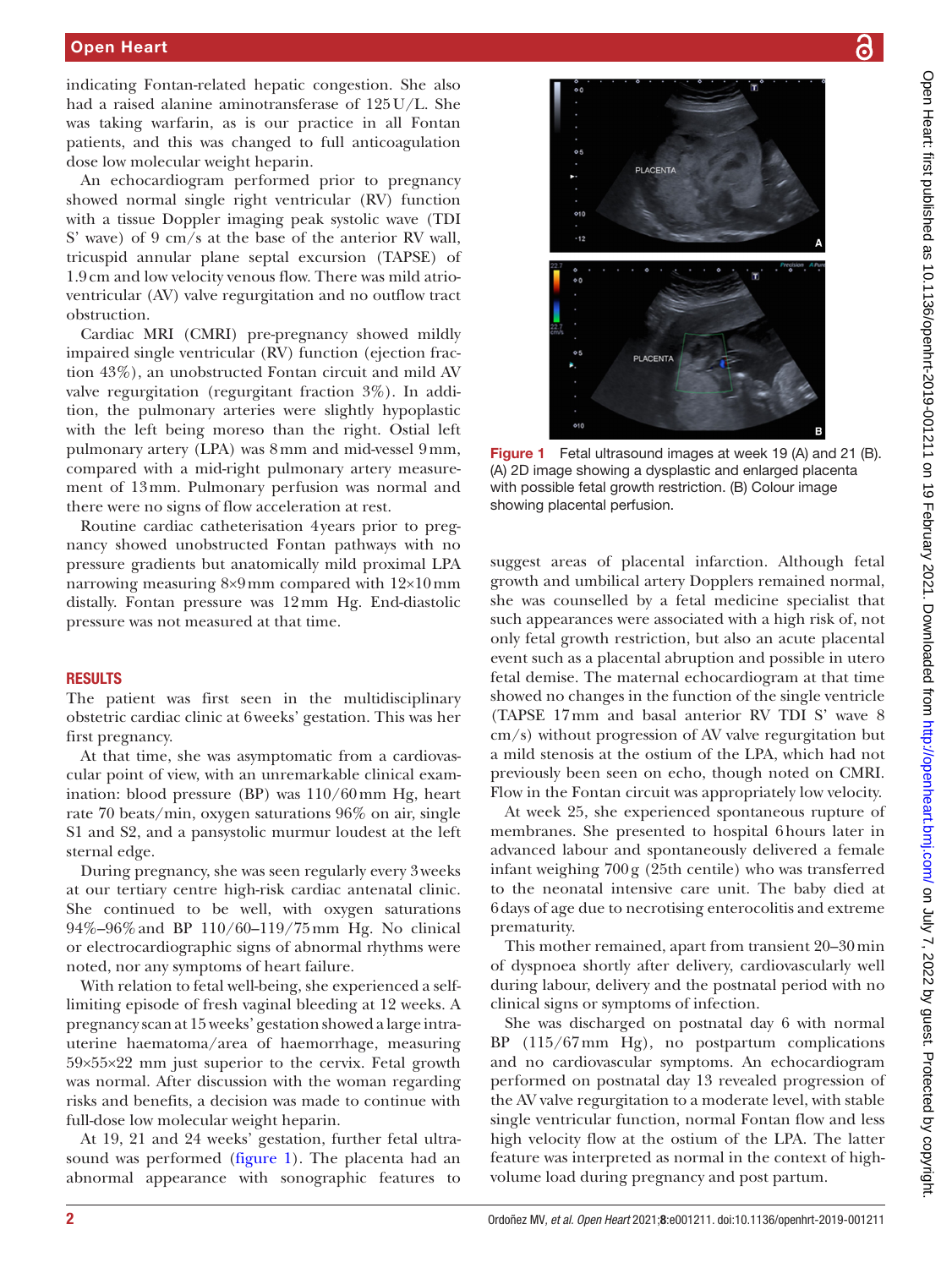

**Figure 2** Placenta histology image of the umbilical cord showing the chorionic vasculitis (A) and the infarction of the chorionic villi (B).

<span id="page-2-0"></span>Placental histology showed maturation of the chorionic villi appropriate for the stage of gestation with evidence of acute maternal and fetal inflammatory response, chorionic vasculitis, funisitis and acute umbilical cord vasculitis, involving two out of the three vessels. These findings were suggestive of acute chorioamnionitis. In addition to this, there was a related area of parabasal infarction of chorionic villi with decidual haematoma, presumably secondary to placental abruption. There was no increased fibrin deposition ([figure](#page-2-0) 2).

## **DISCUSSION**

Fetal outcomes have been reported to be poor in women with a Fontan circulation undergoing pregnancy, with rates of miscarriage and intrauterine growth restriction (IUGR) in excess of 50%, and prematurity in excess of 75%.<sup>[2](#page-3-1)</sup> An understanding of the complex interplay between Fontan physiology, the maternal haemodynamic adaptation to pregnancy and impact on fetoplacental circulation is pivotal for predicting potential maternal and fetal complications in single-ventricle patients.

Fontan completion entails offloading the single ventricle and improving oxygenation at the expense of a high systemic venous pressure and low cardiac output (CO).[3](#page-3-2) These patients have limited reserve to increase their CO to match physiological needs. $4<sup>5</sup>$ 

During normal pregnancy, there is an increase in stroke volume and heart rate, and a decrease in systemic vascular resistance. In a Fontan patient, these haemodynamic changes are not well tolerated due to the absence of a subpulmonary ventricle to pump venous blood into the

pulmonary circulation and a higher pulmonary vascular resistance.<sup>3</sup> Therefore, an increase in the systemic venous pressure and lower CO secondary to a curtailed preload are expected. The impact of the Fontan circulatory haemodynamics in pregnancy on placental perfusion is inadequately understood. It is possible that the inability of the Fontan physiology to augment the stroke volume during pregnancy, combined with the increase in systemic venous pressure, may lead to placental vascular dysfunction, hypoperfusion and infarction or abruption.

Fontan-associated liver disease is a well-described consequence of the palliated single ventricle circulation and occurs as a consequence of chronic venous hyper- $tension.<sup>6</sup>$  $tension.<sup>6</sup>$  $tension.<sup>6</sup>$  As with the liver, the placenta seems to represent another site of end-organ damage secondary to the abnormal haemodynamics of the Fontan and its response to the changes in pregnancy.<sup>[7](#page-3-5)</sup>

Despite literature and clinical experience suggesting poor perinatal outcomes, there is a dearth of literature on the fetoplacental unit in these women with, to our knowledge, only one small case series reported so far.<sup>1</sup> Authors described detailed histology of the placentas from 13 deliveries in 7 women with Fontan circulation. Only 2 out 13 deliveries were at term with remaining pregnancies complicated by pre-eclampsia, preterm rupture of membranes, IUGR and placental abruption. Although there was wide variation in placental weight and villous maturity (likely reflecting range of gestational age of delivery), the striking feature common to all placentas examined was excessive subchorionic fibrin deposition.<sup>1</sup> Authors speculated that excessive fibrin deposition may be due to 'stagnation of placental blood flow', namely venous stasis secondary to elevated venous resistance, and suggested that this could impair placental perfusion. While this is an interesting hypothesis, the nature of the study design means that selection bias cannot be discounted. While perivillous and intervillous fibrin deposition is associated with placental dysfunction in conditions such as pre-eclampsia and chorionic histiocytic intervillositis, subchorionic fibrin deposition is not infrequently seen in placentas subjected for routine examination and may be a non-specific finding. Moreover, the histological findings reported in our case suggest that poor outcome in the absence of excessive subchorionic fibrin deposition is possible. It may be that placental venous stasis occurs but fibrin deposition does not appear to be a necessary finding or event contributing to placental dysfunction in this high-risk group of women.

In our patient, evidence of a placental bleed and subsequently placental infarcts were apparent on scan from early second trimester in spite of relatively stable maternal cardiovascular status. Umbilical artery Doppler abnormality is an accepted marker of placental insufficiency. What is surprising in the case presented, is that despite sonographic placental findings, both fetal growth and umbilical artery Dopplers appeared normal. This is in contrast to our previously reported case of poor fetal outcome in a woman with good Fontan haemodynamics